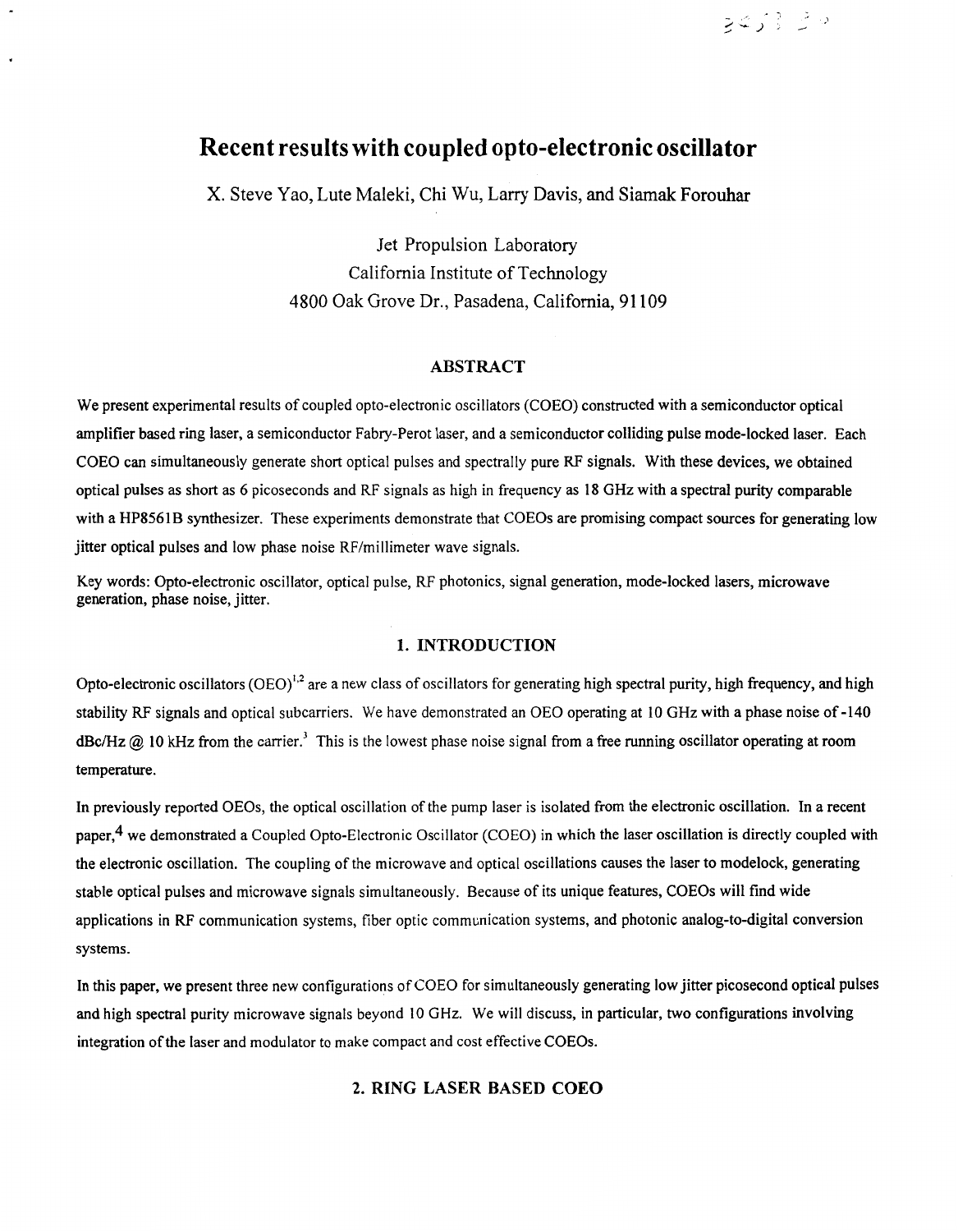In the previously reported COEO,' a semiconductor optical amplifier **(SOA)** is used in a ring configuration to form the optical oscillation loop and the RF oscillation loop directly feeds back to the **SOA** to modulate its gain. Due to the slow response of the **SOA,** the RF oscillation frequency is limited to below 1 GHz. To increase the RF oscillation frequency, here we use a Mach-Zenhder modulator in the laser oscillation loop to modulate the loop gain.



Fig. 1 The experimental setup of a COEO constructed with a **SOA** and an external modulator.

The experimental setup of the COEO is shown in Fig. 1. The output of a semiconductor optical amplifier **(SOA)** is connected to a Mach-Zehnder modulator with a 10 GHz bandwidth. One of the outputs from the modulator is fed back **to** the **SOA** via a polarization controller to form a ring laser. The other output port of the modulator **is** delayed by an **800** meter optical fiber, detected by a photodetector, amplified by an RF amplifier, filtered by an RF bandpass filter centered at **10** GHz, and fmally is coupled to the RF modulation port of the modulator to form an opto-electronic feedback loop. Just like an OEO, when the gain of the feedback loop is larger than one, an opto-electronic (O/E) oscillation will start. **As** described in reference **4,** the interaction between the optical oscillation modes of the ring laser and the *OE* oscillation modes will force the laser to mode-lock. The mode-locked laser will in turn reinforce the O/E oscillation.



[Fig.](#page-2-0) **2 a)** Time domain measurement of the optical pulses. b) Optical spectrum of the ring laser with and without optoelectronic oscillation.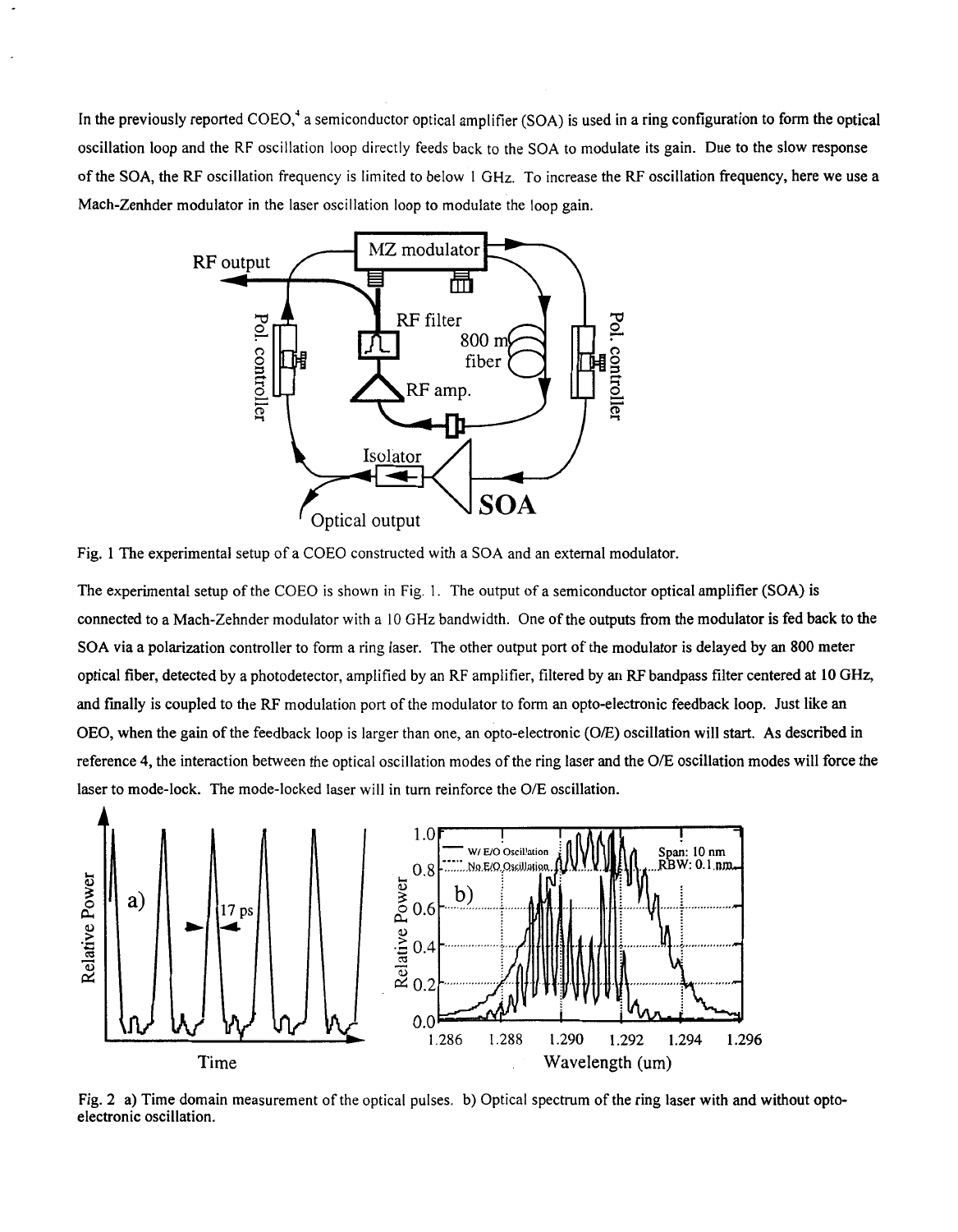<span id="page-2-0"></span>The experimental arrangement is similar to a regeneratively mode-locked laser;<sup>5</sup> however in our case the O/E oscillation modes, which were not considered in regenerative mode-locking, play a critical role. In particular, the long **fiber** delay for the opto-electronic loop stores the phase information of both the opto-electrical oscillation and the optical oscillation. The feedback of the stored phase information is the key to high spectral purity oscillations. Similar to a conventional OEO, the phase noise of the O/E oscillation, which directly translates to the jitter of the optical pulses, is expected to be inversely proportional to the time delay squared. Longer O/E loop delay reduces the phase noise **of** the generated microwave and lowers the jitter of the optical pulses.

The pulses generated by the COEO were measured with a New Focus 40 GHz detector and a Tek CSA803 communication signal analyzer, and the result is shown in Fig. 2a. The measured pulse width is 17 ps, limited by the rise time of the sampling head (SD-26). However, our preliminary autocorrelation measurement indicated a pulse width of 15 ps. On the other hand, the optical spectrum of the pulses, as shown in Fig. **2b,** has a bandwidth of **4** nm, implying that the pulses were not transform limited.



Fig. 2 a) Measured RF spectra of the COEO output at different spectrum analyzer settings and the comparison with a signal from a HP8671B synthesizer. b) Single sideband phase noise comparison of the COEO, an OEO and a HP 8671B synthesizer at 10 GHz.

The measured RF spectrum are compared with a high performance synthesizer (HP8671B), as shown in Fig. 3a. Clearly, for the spectrum analyzer settings, the spectral purity of the COEO is better than that of HP8671B. We also measured the phase noise of the COEO and the result is shown in Fig. 3b. For comparison, the phase noises of HP8671B synthesizer and a conventional OEO with 2 km loop length are also shown in Fig. 3b. It is evident that at 10 kHz from the carrier, the phase noise **of** the COEO is about IO dB better that of HP867 **1** B, however, substantially larger than that of the conventional OEO. We expect to further lower the phase noise of the COEO by increasing its loop delay and employing other noise reduction techniques.

#### **3. FABRY-PEROT LASER-BASED COEO**

**A** COEO can also be constructed with Fabry-Perot lasers for reduced size and cost, as shown in [Fig.](#page-3-0) **4.** To increase optical power and modulation speed, and reduce the chirp effect, an active gain medium is integrated with an electro-absorption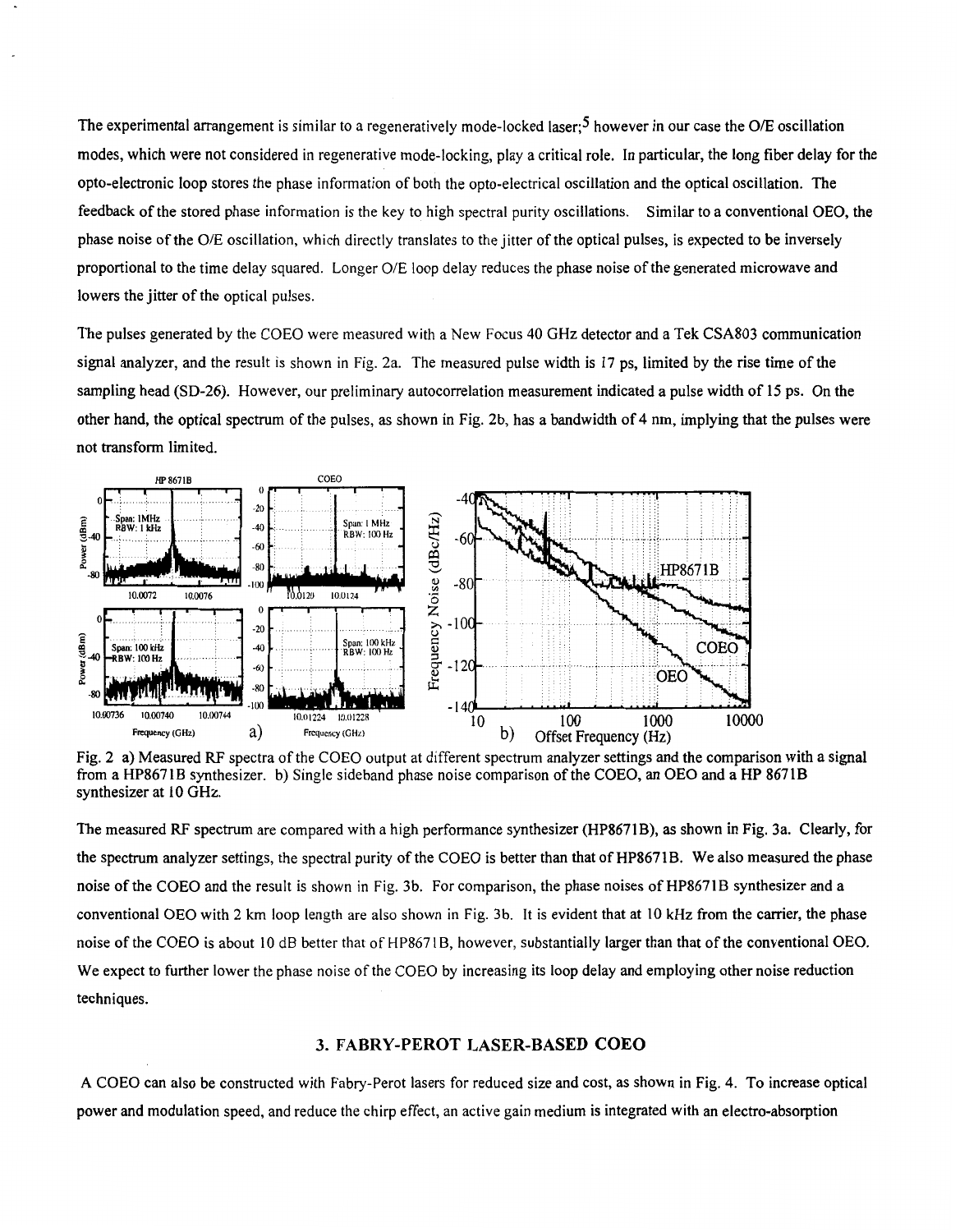<span id="page-3-0"></span>modulator inside the laser cavity. Because electroabsorption modulators with a bandwidth greater than **60** GHz have been demonstrated, such an approach is promising for achieving millimeter wave oscillations.



Fig. **4** Illustration of a COEO constructed with a Fabry-Perot laser and an integrated electro-absorption modulator inside the laser cavity.

The integrated laser/modulator uses the identical active layer approach. The active layer of the laser and modulator is made of InGaAsPhP multiple quantum wells with a graded index InGaAsP cladding. The total length of the integrated laser/modulator is about **3** mm, which gives a Fabry-Perot mode spacing of 15 GHz. The laser and modulator are electrically isolated by an etched groove in between them. The modulator has a length of less than **100** mm. The lasing wavelength is around 1350 nm. When no bias is applied to the modulator section, the laser shows a threshold current of **50** mA. The facet output power from the laser is about 10 mW at a driving current of 150 mA, and 20 mW at driving current of 300 mA. A tapered single mode fiber is used for butt coupling and the coupling efficiency is more than 50%. Fig. **5** shows the laser output power (coupled into a single mode fiber) as a function applied voltage across the modulator. The high output power of this laser is excellent for obtaining OE oscillation.



Fig. **5** The laser output power coupled into a single mode fiber as a function of bias voltage across the electro-absorption modulator.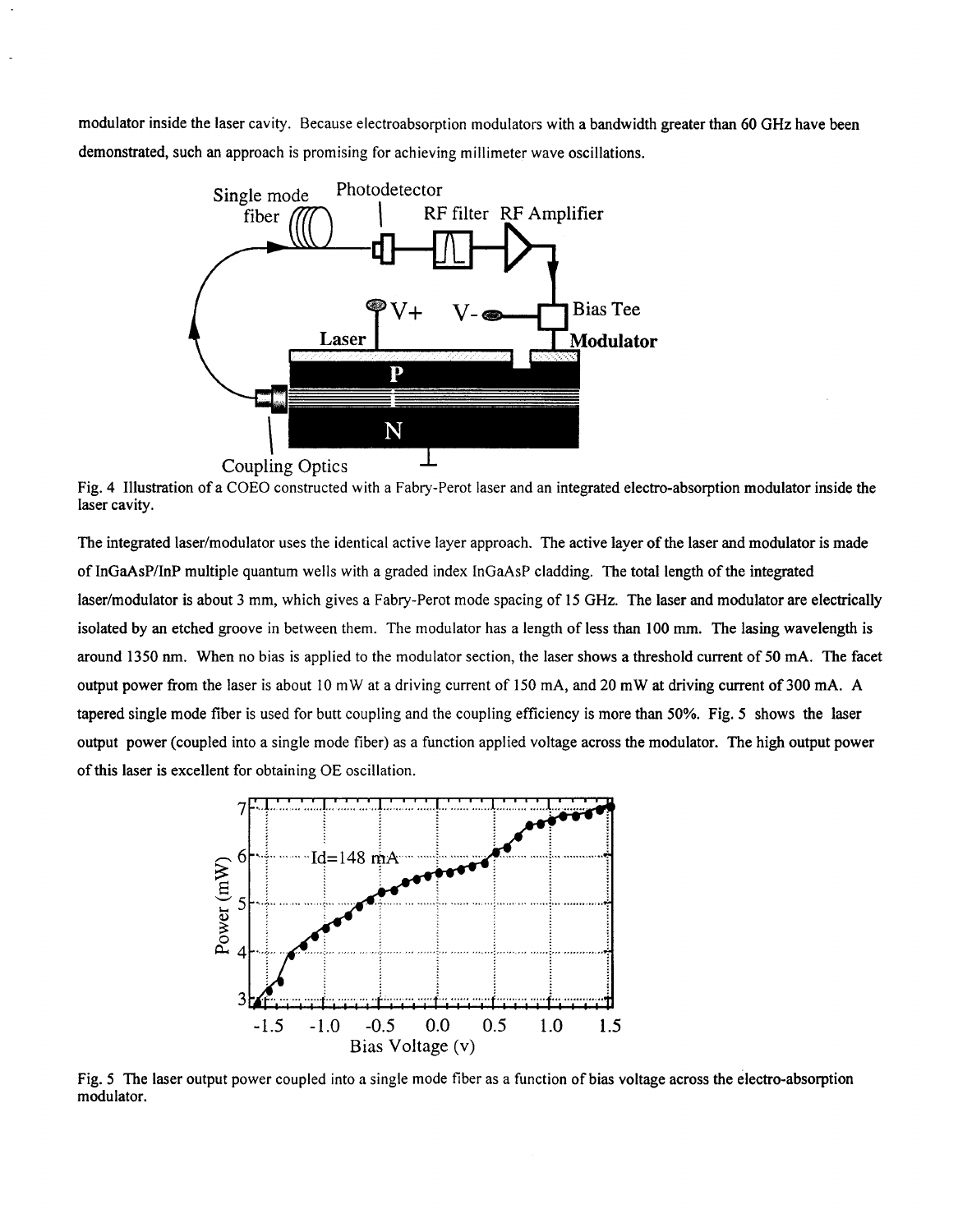The chip is bonded to a Silicon carrier for RF testing. The RF reflection and modulation response were measured with a HP8607A Lightwave Network Analyzer and are shown in Fig. 6a and 6b. As indicated in Fig. 6a, the modulation response has a sharp peak at 13.6 GHz, due to the resonant enhancement. When closing the OE loop, this resonant enhancement will force the OE oscillation at 13.6 GHz and cause the laser to mode-lock, as explained in the first section. As can be seen, the reflection coefficient of the device is about - 15 dB at 10 GHz and **-8** dB at **15** GHz.

The mode-beating spectrum of a free running laser was observed with a photodetector directly connected to a RF spectrum analyzer and is shown in Fig. 7a. The strong mode beating at 13.6 GHz again indicates that when closing the OE loop, the COEO will be forced to oscillate at 13.6 GHz and cause the laser to mode-lock. The RF spectrum also indicates that the laser is free of self-pulsation under the operating condition.



Fig. 6 a) RF response of the integrated laser/modulator. b) RF reflection coefficient **of** the integrated laser/modulator.

The phase noise of the mode-beating signal was significantly reduced when a RF signal of 5 dBm at 13.6 GHz was applied to the E/A modulator, as shown in Fig. 7b. This indicates that the laser can easily be mode locked. Unfortunately, due to lacking a key RF component at the time of experiment, we were not be able to close the O/E loop and demonstrate COEO operation using this device.



Fig. 7. a) and b) Mode-beating spectrum of a free running integrated laser/modulator for different spectrum analyzer settings. c) The mode beating spectrum of same device with a *5* dBm RF signal at 13.6 GHz applied to the modulator. Note the difference in total span and resolution bandwidth (RBW) **of** the spectrum analyzer settings.

#### **4. COEO BASED ON COLLIDING PULSE MODE-LOCKED (CPM) LASERS**

Colliding pulse mode-locking has been the most effective technique to generate ultrashort optical pulses in passive modelocked dye lasers. Y. K. Chen and M. C. Wu<sup>6</sup> successfully demonstrated monolithic integration of a CPM laser on a InP substrate and obtained subpicosecond pulses at repetition frequencies up to 350 GHz. We demonstrate here that by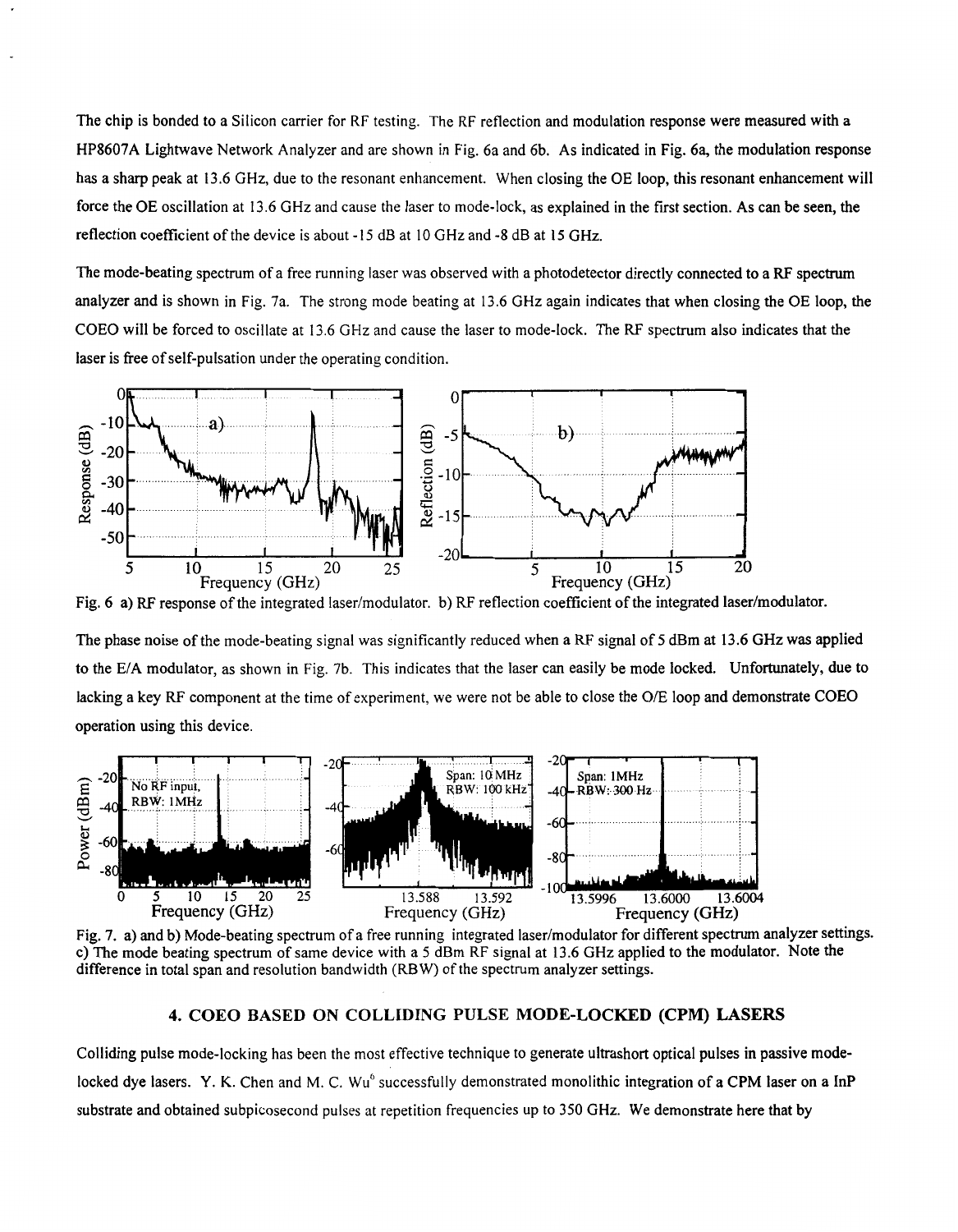<span id="page-5-0"></span>incorporating an electro-optic oscillation loop with a CPM laser, one can greatly reduce the phase noise and frequency jitter of the laser pulses. The effect is similar to that of injection locking the laser with an external RF source, however the external RF source is not needed here and the generated signal quality is not limited by the external signal source. Therefore, such a CPM-based COEO can be used as a stand-alone compact source for both mm-wave signals and subpicosecond optical pulses.

The monolithic CPM laser used in this experiment has been cleaved from a multi-wavelength laser array designed for soliton communications.<sup>7,8</sup> The monolithic CPM laser is fabricated using two MOCVD growths. The first growth is a separate confinement heterostructure with 4 compressively strained ( $\varepsilon$ =1%) quantum wells at 1.55 µm and confined on either side by 120 nm of InGaAsP ( $\lambda$ =1.2 mm). After the diffraction gratings were written by direct write electron beam lithography and etched into the SCH region, the upper cladding and contact layers were grown. The lasers were fabricated into a 3.5 um wide ridge laser structure with a continuous active region. As seen in Fig. 8, the symmetric **4.6** mm long ridge was divided into 5 sections with 3 contacts: the two end sections are 75  $\mu$ m each and contain the gratings; the two gain sections are 2180  $\mu$ m; and a center saturable absorber section of 50  $\mu$ m. The sections are separated by four 10  $\mu$ m wide gaps, and electrical isolation of  $\sim 1k\Omega$  is achieved between the sections by etching the InGaAs contact layer. The fabrication of a microwave ground-signal-ground (GSG) contact for the saturable absorber allows for high frequency probing. **A** continuous gain region has been employed for ease of fabrication and the elimination of multiple reflections within the cavity. The individual devices have been fully packaged in a single sided Butterfly package, including fiber coupling, K-connector for RF input, TEC/thermistor, and DC leads for the gain and grating contacts.



Fig. 8 The cross-section illustration of a colliding pulse mode-locked laser and a COEO constructed with the laser. The threshold current for uniformly pumped devices without gratings is approximately 120 mA. Devices with gratings show thresholds **of** 135 - 155 mA depending on the lasing wavelength with respect to the gain peak. When a reverse bias is applied to the saturable absorber, the devices exhibit passive mode-locking for a range of gain currents and saturable absorber voltages. Typical operating currents are in the range **165-2** IO mA and typical saturable absorber voltages are **-0.5** to **-2.0**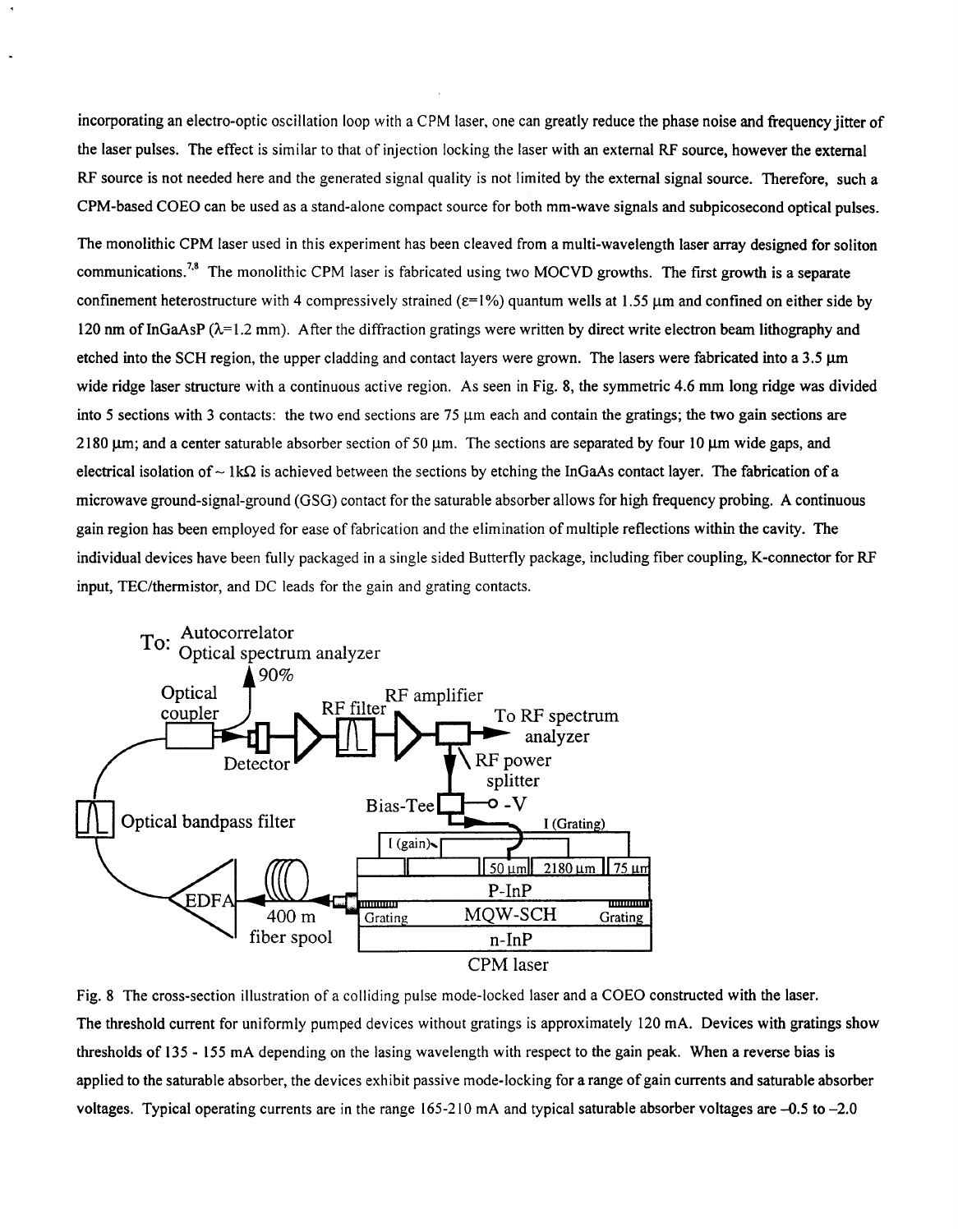volts. The devices mode-lock best near threshold (as seen in [6]), and have facet powers of  $\sim 1$ mW at the optimal operating points. Outside the mode-locking regime of operation, the RF spectra shows a distinct peak at both the cavity fundamental of **9.03** GHz and at the mode-locking frequency of 18.06 GHz. Under the proper bias conditions, the device mode-locks at 18.06 GHz with removal of the CW component, and the 9.03 GHz peak is strongly (> **30** dB) suppressed. However, just like other passively mode-locked lasers, the pulse jitter and phase noise are extremely high due to the high spontaneous emission noise of the laser, the complex interaction of the gain-index-carrier density in semiconductors, and insufficient *Q* of the laser cavity.

One may supply **a** sinusoidal clock signal at 18.06 GHz to the saturable absorber of the device to reduce the phase noise and jitter. However, this adds cost, size, and power of the device significantly. In addition, the phase noise of the laser will be limited by the external source.

To make a stand alone low noise signal source, we constructed a COEO with the **CPM** laser, as shown in [Fig.](#page-5-0) **8.** The fiber spool has a length of 400 meters, corresponding to a RF Q of 2.26 x 10<sup>5</sup> for a 18 GHz signal.<sup>2</sup> Note that the use of an EDFA in the loop **is** not mandatory for the operation of the COEO. It is used merely to boost the optical signal *so* that the optical pulses can be measured with an autocorrelator. We made the COEO operational even without the insertion of the EDFA in the **loop.** 



Fig. **9** a) The optical spectrum of a pulse train from a CPM laser based COEO. b) the auto-correlation measurement of the pulse train. Pulse width is 65% of the autocorrelation width if sech<sup>2</sup> pulse shape is assumed.

After closing the opto-electronic loop, stable mode-locked pulses are immediately present. The spectral and autocorrelation measurements of the optical pulses are shown in Fig. 9a and Fig. 9b respectively. The spectral width  $\Delta\lambda$  is about 0.56 nm and the pulse width  $\Delta\tau$  is 6 ps if sech<sup>2</sup> pulse shape is assumed.<sup>9</sup> The time and bandwidth product is thus 0.42, slightly above the transform limit of 0.32.

Stable opto-electronic oscillation was also observed with a RF spectrum analyzer at the RF output port of the COEO, as shown in Fig. 10a and 10b. The mode spacing of the O/E oscillation is about 487 kHz, consistent with the O/E loop length. The sidemode suppression is about **2 1** dB. The single sideband phase noise of the **18 GHz** signal can be estimated from the spectrum analyzer measurement to be - I04 dBc/Hz at IO0 kHz offset and -86 dBc/Hz at 10 kHz offset. The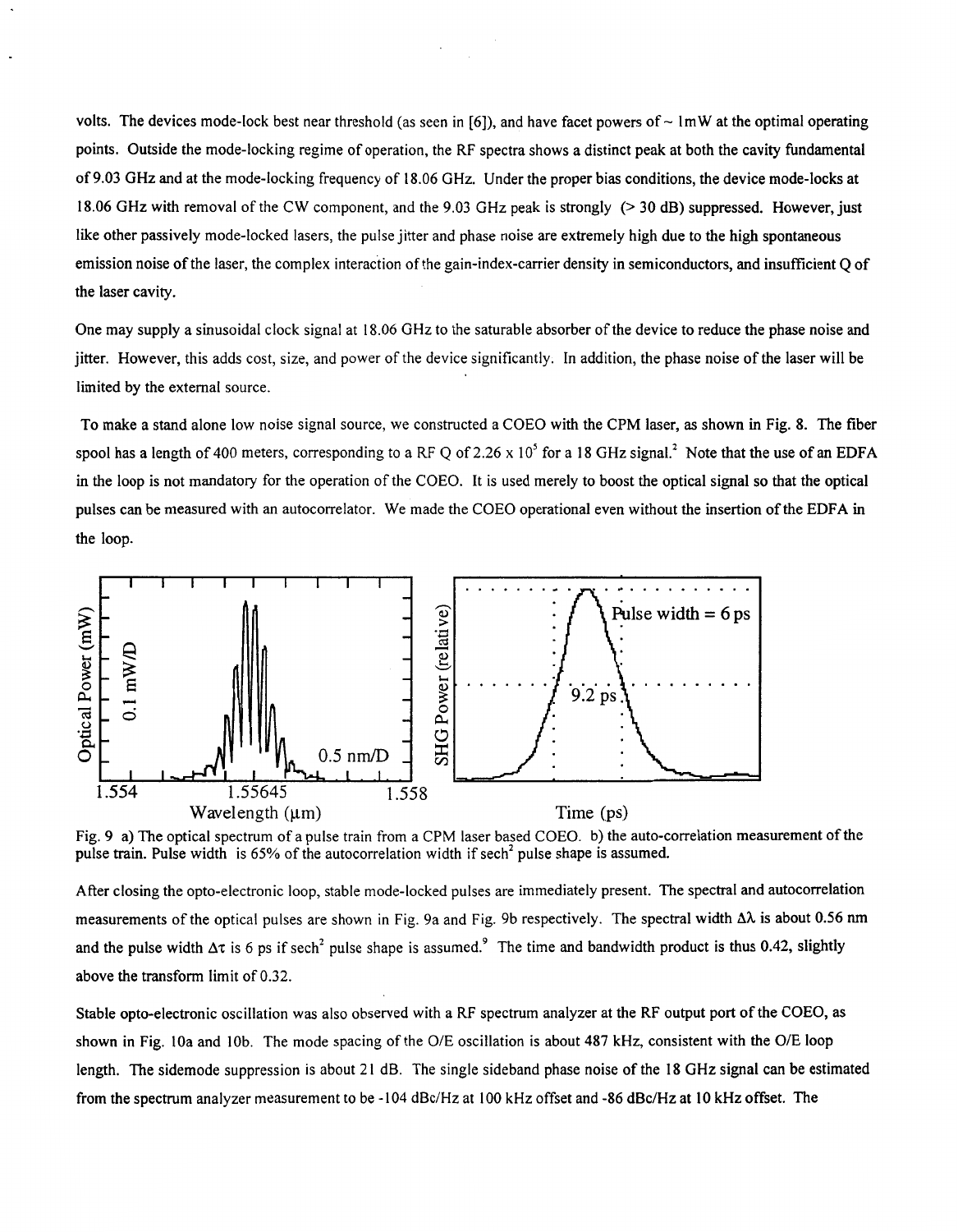measured RF spectra of the COEO with or without the EDFA in the loop are about the same. Further phase noise reduction can be achieved by increasing the O/E loop length and by further suppressing the sidemodes using the multi-loop technique.<sup>3</sup>



Fig. 10. RF spectrum measurements of a COEO constructed with a CPM laser. Note the different span and resolution bandwidth (RBW) settings of the spectrum analyzer in a) and b).

#### **5. SUMMARY**

Three new types of coupled opto-electronic oscillators were investigated experimentally. We generated 17 **ps** optical pulses and a 10 GHz RF signal with low phase noise using a COEO constructed with an SOA ring laser and a Mach-Zehnder modulator. We also demonstrated the generation of 6 ps optical pulses and 18 GHz RF signal with a COEO based on colliding pulse mode-locked (CPM) lasers. Finally, we demonstrated that a high power integrated laser/modulator is promising for making a COEO on a chip, greatly reducing the size, power, and cost of the device. The full demonstration of a COEO based on an integrated laser/modulator is currently under way. We anticipate that the phase noise and jitter of a COEO will reach those of an OEO (phase noise of -140 dBc/Hz @ 10 kHz away from a 10 GHz carrier) in the near future.

#### **6. ACKNOWLEDGMENT**

We thank J. Dick and G. Lutes for helpful discussions. This work was supported by the Jet Propulsion Laboratory under a contract with the National Aeronautics and Space Administration and by **U.S. Air** Force Laboratories.

#### **7.REFERENCES**

1. **X. S.** Yao and L. Maleki, "Converting light into spectrally pure microwave oscillation," Opt. Lett. Vol. 21 (7), pp. 483- 485 (1996).

2. X. S. Yao and L. Maleki, "Optoelectronic microwave oscillator," J. Opt. Soc. Am. B, Vol. 13 (8), pp 1725-1735 (1996).

3. **X. S.** Yao and L. Maleki, "Ultra-low phase noise dual-loop optoelectronic oscillator," OFC'98 Technical Digest, pp.353- 354 **(1** 998).

**4. X. S.** Yao and L. Maleki, "Dual microwave and optical oscillator", Opt. Lett., Vol. 22 (24), pp. 1867-1869 (1997).

**5. M.** Nakazawa, **E.** Yoshida, and Y. Kirnura, "Ultrastable harmonically and regeneratively modelocked polarizationmaintaining erbium fiber laser," Electron. Lett., Vol. 30 (19), pp. 1603-1605 (1994).